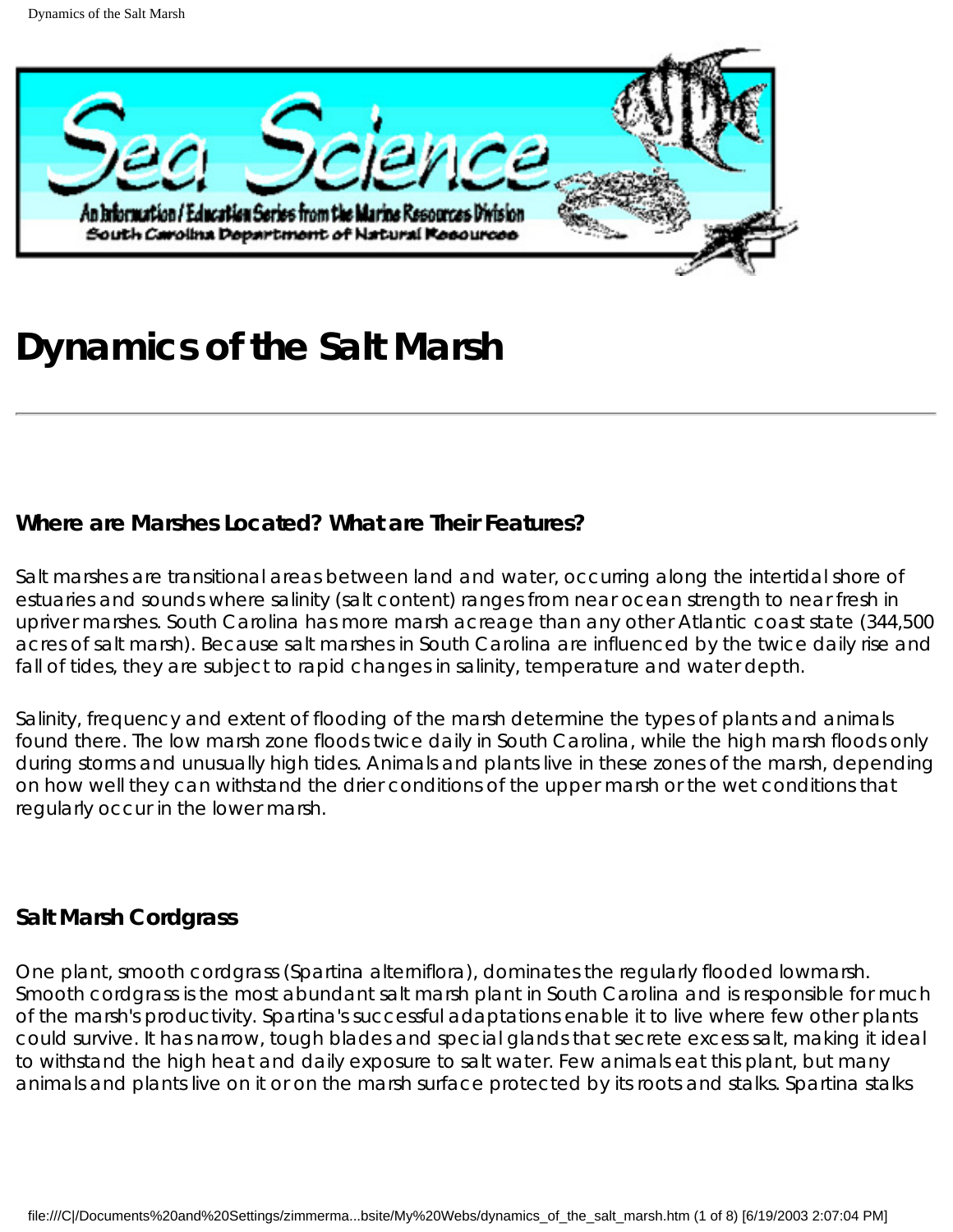are thick and are very tough and well anchored by a root system.

From a distance, the low marsh appears to be uniform; however, there are two forms of *Spartina*. A tall form grows along creek banks and can reach heights of 9 feet. A short form of *Spartina* occurs in interior parts of the low marsh and ranges from 2 to 3 feet in height. In contrast to the low marsh which has one major species of plant, the high marsh contains a



mixture of several species including black needlerush, salt meadow cordgrass and short-form smooth cordgrass. This high marsh area grades into a marsh-upland border which is a transitional zone between the salt marsh and the maritime shrub community that consists of wax myrtle, yaupon and cedar.

South Carolina also has brackish marshes which occur in water of lower salt content. Salinity, however, still controls what species of plants and animals occur in brackish marshes. Common plants in these marshes include a mixture of black needlerush and big cordgrass. Brackish marshes are also a transitional habitat between freshwater marshes and salt marshes and contain species from both.

# **Salt Marsh Ecology: What Lives in the Salt Marsh?**

Salt marshes rank among the most productive ecosystems on earth. Live *Spartina* is not a source of food but dead marsh plants are a source of nourishment for many species. Decaying *Spartina* breaks into small pieces called detritus that fuels the marsh and its animals. In spring and summer, marshes are lush green, highly productive and grow in height. In late fall, the green *Spartina* begins to turn brown as leaves die and decomposition begins. Water, waves, wind and storms dislodge and break up decaying leaves, and transport them to mud flats and other locations around the marsh. This dead plant matter, or detritus, forms an attachment site for microscopic organisms such as bacteria, fungi and small algae. These organisms colonize the broken bits of plant material and break down portions of the detritus that are not digestible by animals.

For the most part, this decomposition occurs on or in the sediments where bottom-dwelling scavengers such as worms, fishes, shrimps and crabs live. These animals eat the decaying plant material, along with the bacteria, fungi and attached organisms. They then digest the material and excrete the undigested plant remains in feces that can be colonized again by microorganisms. As the microorganisms utilize detritus and reduce it to smaller and smaller pieces, the remaining detritus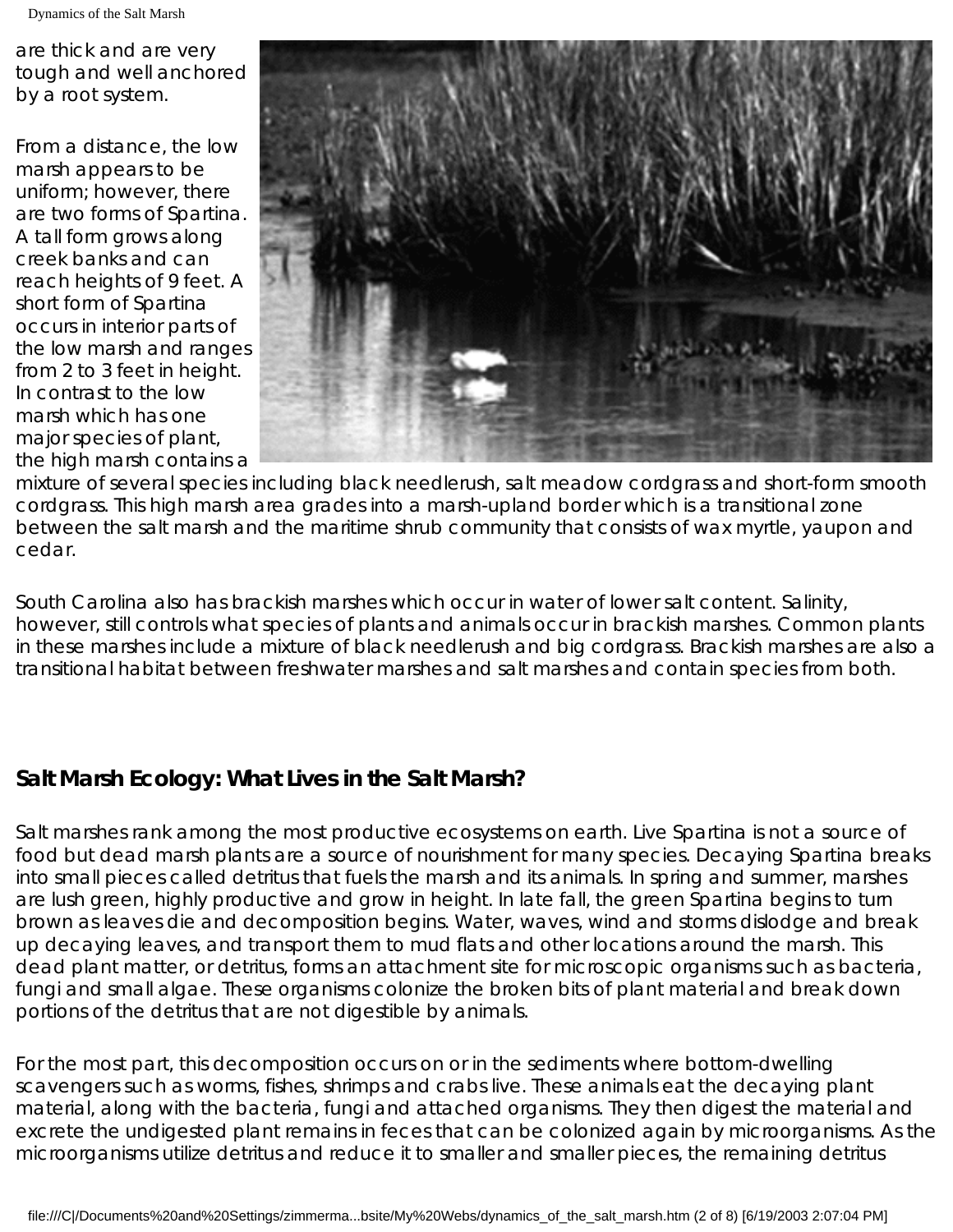becomes fertilizer for the next *Spartina* crop. In this way, the whole food web cycle is repeated.

Microscopic animals associated with detritus also cover the surface of mud in the salt marsh. They help stabilize sediments, are food for larger organisms and contribute to an enrichment of the sediments. Large numbers of more sizable invertebrates (animals without backbones) inhabit salt marshes. Rapid changes in salinity, temperature and exposure create stressful conditions and thereby limit how many species occur in this habitat. Fiddler crabs, marsh snails and marsh mussels are typical invertebrate species which live in salt marshes. The popular and highly prized oyster generally borders salt marshes. Fiddler crabs and marsh snails shred dead plant material during feeding, aiding the decomposition process.

Insects are also abundant in the salt marsh. Most of these salt marsh invertebrates consume living plants, or

fluids secreted by the plants. Some insects also feed on detritus, though the importance of their role in the food web as grazers and detritus feeders is small compared to their importance to the abundant species of birds who depend on them for food. The undigested grass eaten by insects is deposited as feces on the marsh surface where it becomes part of the detrital food web. Many fish species living near the salt marsh rely on insects for food during part of the year.

Fishes, crabs, and shrimps live in salt marshes where stems, leaves, and roots provide food and shelter from predators. The young of many species, such as the blue crab, white shrimp and spot tail bass utilize the salt marsh as a nursery. Without benefit of an abundance of food and protection given by marsh plants, few younger animals would survive to adulthood. Many fishes which inhabit marshes



move on and off the marsh surface with the tide. Once they leave the protection of the marsh surface to enter the adjacent tidal creek, they become more susceptible to being eaten by large predators living in creeks. Some marsh-dwelling fishes and shrimps remain on the marsh surface after the tide recedes. They live in potholes and standing pools of water. These common marsh inhabitants include mummichogs and grass shrimp.

Few reptiles live in salt marsh habitats. Diamond back terrapins are probably the most common species in the marsh, where they lay eggs and forage during high tide. American alligators do occur in brackish salt marshes but are not often found in high salinity marshes. The regularly flooded salt marshes of South Carolina provide excellent habitat for birds, with many places for feeding, reproducing and roosting. Species such as the red-winged black bird alternately eat insects and seeds depending on the season. Other birds, such as herons and egrets, feed on fishes, shrimps and fiddler crabs. These graceful predators are year-round residents of our marshes and frequently perch on mud banks watching for movement of prey in tidal pools. The commonly heard but seldom seen

clapper rail forms roosting areas on the marsh surface within the protective cover of marsh grass. Birds contribute important nutrients to the salt marshes through their feces, which accumulate in large quantities around nesting colonies. In turn, feces fertilize marsh grass, an important function in the marsh food web.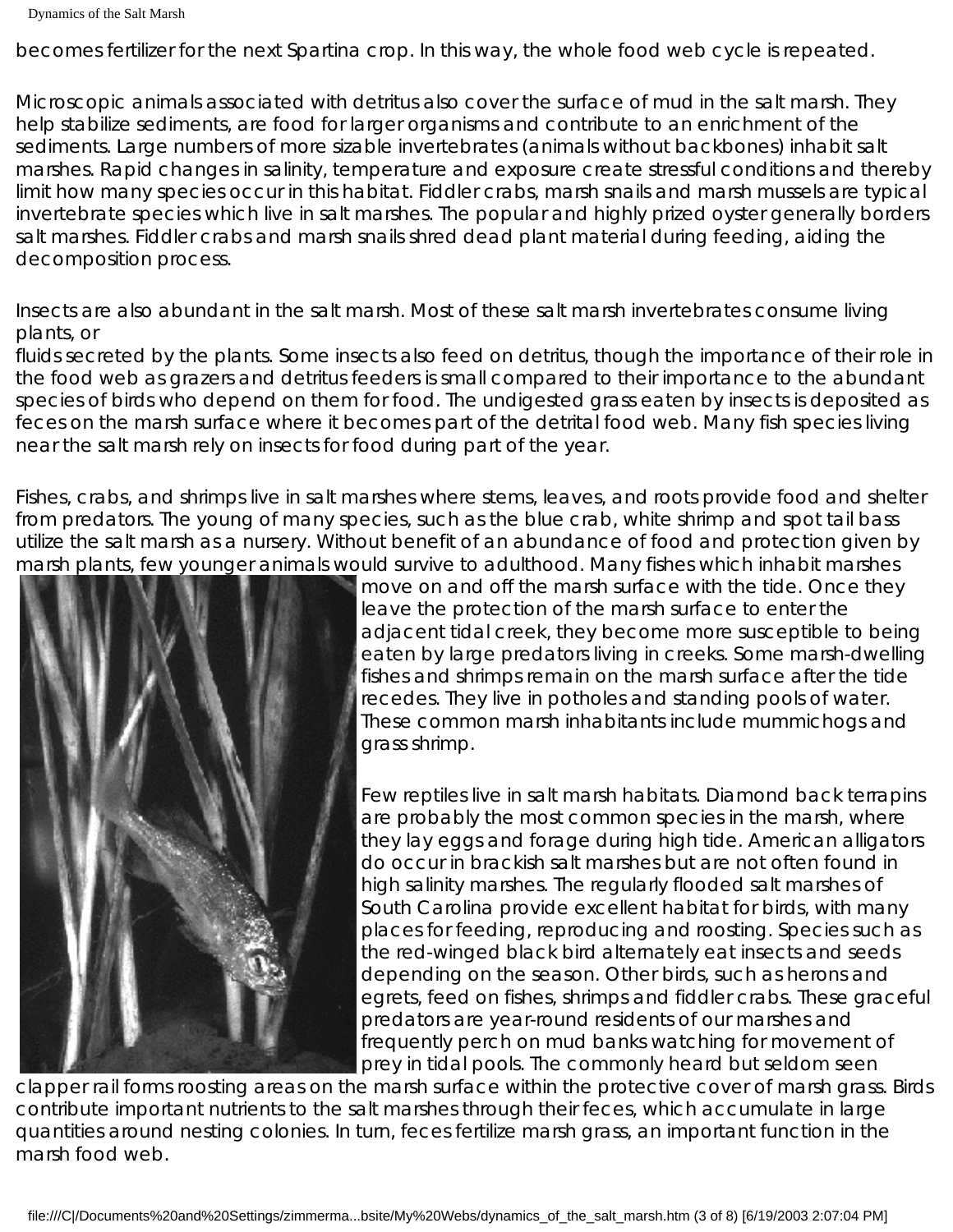## **lmpounded Salt Marsh: What is it? What are Some Features?**

In South Carolina, 14-16% of coastal marshes are functional impoundments. Originally, impoundments were constructed in brackish/fresh water for rice culture. After the Civil War, most were maintained or built to attract water fowl. Impoundments were so named because earthen dikes were built to impound an area of marsh and control the tidal flow into the area. In many instances, earthen dikes enclosed an entire marsh-creek system in which water control structures called trunks regulated water exchange, levels and salinity in the impoundments. A typical impoundment contains a shallow mud flat area that occupies 30-60% of the total surface area and is covered with plants. A ditch produced when earthen material was excavated to build the dikes generally borders the impoundment on three sides.

Water quality in estuarine impoundments varies. The salinity of the water may vary from near fresh to as much as 30 parts per thousand (ppt), depending on amount of rainfall and water exchange with the adjacent creek. Dissolved oxygen, which is essential for respiration by aquatic organisms, also varies greatly. When temperatures and salinities are high, water holds less dissolved oxygen than when the water is cold and the salinity is low. Organisms that live in the water also decrease levels of dissolved oxygen as part of their breathing process. Plants produce oxygen during photosynthesis and can actually enhance oxygen levels during the day.

In summer, when temperature and salinity are high, oxygen levels can be severely depleted in impoundments. Although plants are present in the impoundments, their decay and the resultant oxygen demand by decomposing bacteria can contribute to critically low dissolved oxygen levels. When dissolved oxygen levels become too low, fishes, crabs, shrimps and other bottom dwellers die or become so stressed that they are subject to easy predation by birds and alligators.

Sediments in the marsh play an important role in determining plant and animal communities, as well as influencing water movement between ground water and surface water. Sediments in impoundments generally consist of a layer of organic material over an impermeable clay-silt layer. The organic material is primarily derived from dead plants. Impoundments receive little input from groundwater because of the impermeable clay-silt layer. Most water exchange in impoundments occurs through the water control structures. Thus, the amount of nutrients and organisms that are exchanged between the adjacent tidal creek and the impoundment is controlled by human manipulation of the water control structure.

Diked marshes are generally managed by owners to enhance the growth of plants consumed by waterfowl, mainly migratory ducks. Primary management strategies usually involve the manipulation of salinity (from more salty to less salty), the regulation of water levels (draining and flooding) and the manipulation of impoundment beds (cultivation and burning). The intensity of management can have a significant effect on the plants and animals inhabiting an impoundment.

# **An Ongoing Controversy**

During the past two decades, many objections have been raised to the diking and impounding of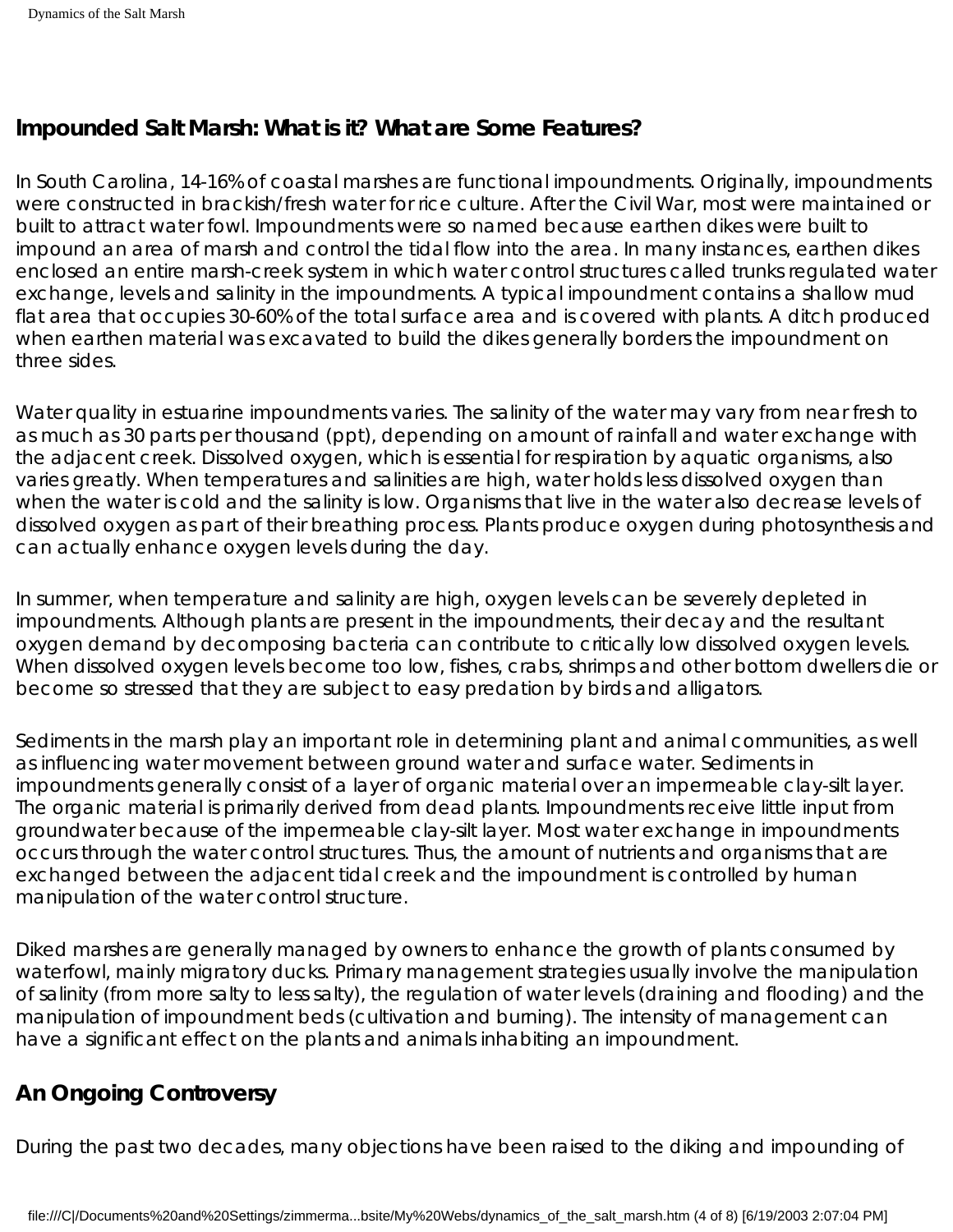```
Dynamics of the Salt Marsh
```
salt marshes. Most objections point out that: 1) dikes restrict water exchange which limits the movement of many aquatic species and can result in stressful water-quality conditions; and 2) dikes also prevent access by the general public to what is perceived as a public resource (saltmarsh). A major advantage of impoundments is that they provide valuable habitat for waterfowl. Management of these systems to permit water exchange would reduce many adverse effects for aquatic species.

The right of private ownership of currently impounded marshes will probably continue to be controversial. This controversy results from different values placed on the resources of marshes. Some seek better hunting areas for waterfowl, some cherish these areas for their scenic beauty and some value marshes as nursery areas for recreationally and commercially-important species. Although impoundments function differently from marshes in several ways, we still have much to learn about these differences.

# **Current Status of Salt Marshes**

Salt marshes have not always been regarded as valuable resources. Over half of our original salt marshes in the United States have been destroyed, many of them between 1950 and the mid-1970s. Most of that destruction was due to filling of marshes to create more land area for homes, industry and agriculture. Other losses were caused by ditching for mosquito control and diking to create impoundments. Fortunately, people are beginning to realize the importance of these habitats. Federal and state laws and regulations now reflect an appreciation by the general public for the function and value of marshes.

Salt marshes perform many functions valuable to human beings. As previously mentioned, they are a major producer of detritus and provide nursery grounds for numerous commercially and recreationally important species. In addition, salt marshes serve as filters to remove sediments and toxins from the water. Marsh plants break down many pollutants into less harmful forms. Uptake by sediments and burial in the marsh minimize the toxic effects of pollutants. There is a limit to this capacity to serve as a waste treatment center. Excessive pollutants can overburden the cleansing capabilities of marshes. Marshes also act as buffers for the mainland by slowing and absorbing storm surges, thereby reducing erosion of the coastline. In addition to all this, they provide a scenic vista in our state.

Outright destruction of salt marshes has been greatly minimized due to federal and state laws. Yet, a number of threats to salt marsh habitats still exists. Loss of quality and function of marshes is a serious problem. Over half of the nation's people now live and work within coastal counties. The cumulative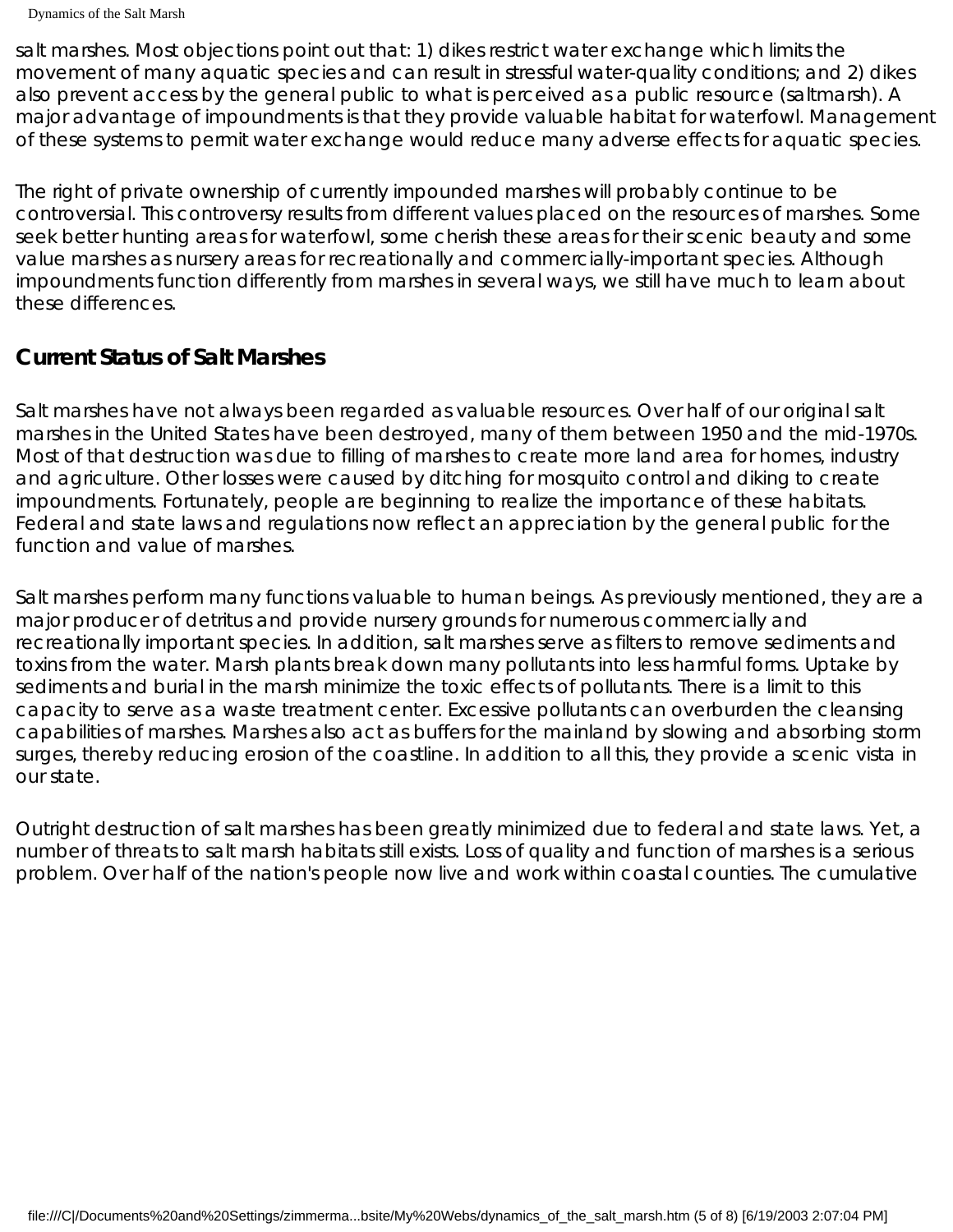Dynamics of the Salt Marsh

impact of these people within the watershed surrounding salt marshes can be significant. Subtle impacts which affect salt marshes include water flow modifications and pollution. Ditching to control mosquitoes has altered water flow in some marshes. This can cause water, with its vital load of nutrients, to bypass marshes. Birds that require low, wet marshes diminish along with the food supply in ditched marshes. Building canals for flood control is another modification that increases surface water levels on marshes which, in turn, stresses and kills marsh grass. Nonpoint-source pollution resulting from land runoff from diverse locations such as bridges, roads (petroleum products from cars), and air (industrial output) and from farms and lawns (pesticides and fertilizers) is difficult to control. Any one discharge may involve only small amounts of chemicals which are diluted by the receiving streams, but when combined with other chemicals from multiple other discharges, significant concentrations of pollutants may result. The precise effects of these pollutants are still largely unknown, but the potential for problems is clear. Pollution may disrupt the food web in the salt marsh by killing off some species and prompting others to greatly increase in number. Pollution also threatens the economic, aesthetic and recreational value of our marshes.



Permits regulate point-source pollution from a pipe or a single source industrial plant, but nonpoint source pollution is more difficult to monitor and control due to its multiple sources. Likely solutions include major changes in land use practices at the local level and adopting special methods to minimize runoff such as porous pavement, planting of buffer strips and construction of detention basins to contain road and agricultural runoff. Individual citizens can combat nonpoint source pollution by changing their everyday actions. There are a number of federal and state agencies and nonprofit groups that produce informational materials on regulations and conservation pertaining to salt marshes and other wetlands. It is important that citizens take a personal interest in conservation of marshes because of the benefits and values they provide for all of us now and for future generations.

# **DNR Mission Statement**

The South Carolina Department of Natural Resources is the advocate for and steward of the state's natural

resources. The Department of Natural Resources develops and implements policies and programs for the conservation, management, utilization, and protection of the state's natural resources based upon scientifically sound resource assessment and monitoring, applied research, technology transfer, comprehensive planning, public education, technical assistance and constituent involvement. The Department of Natural Resources is

pro-active in protecting the state's natural resources for use and enjoyment by future generations of South Carolinians.

# **Special Note**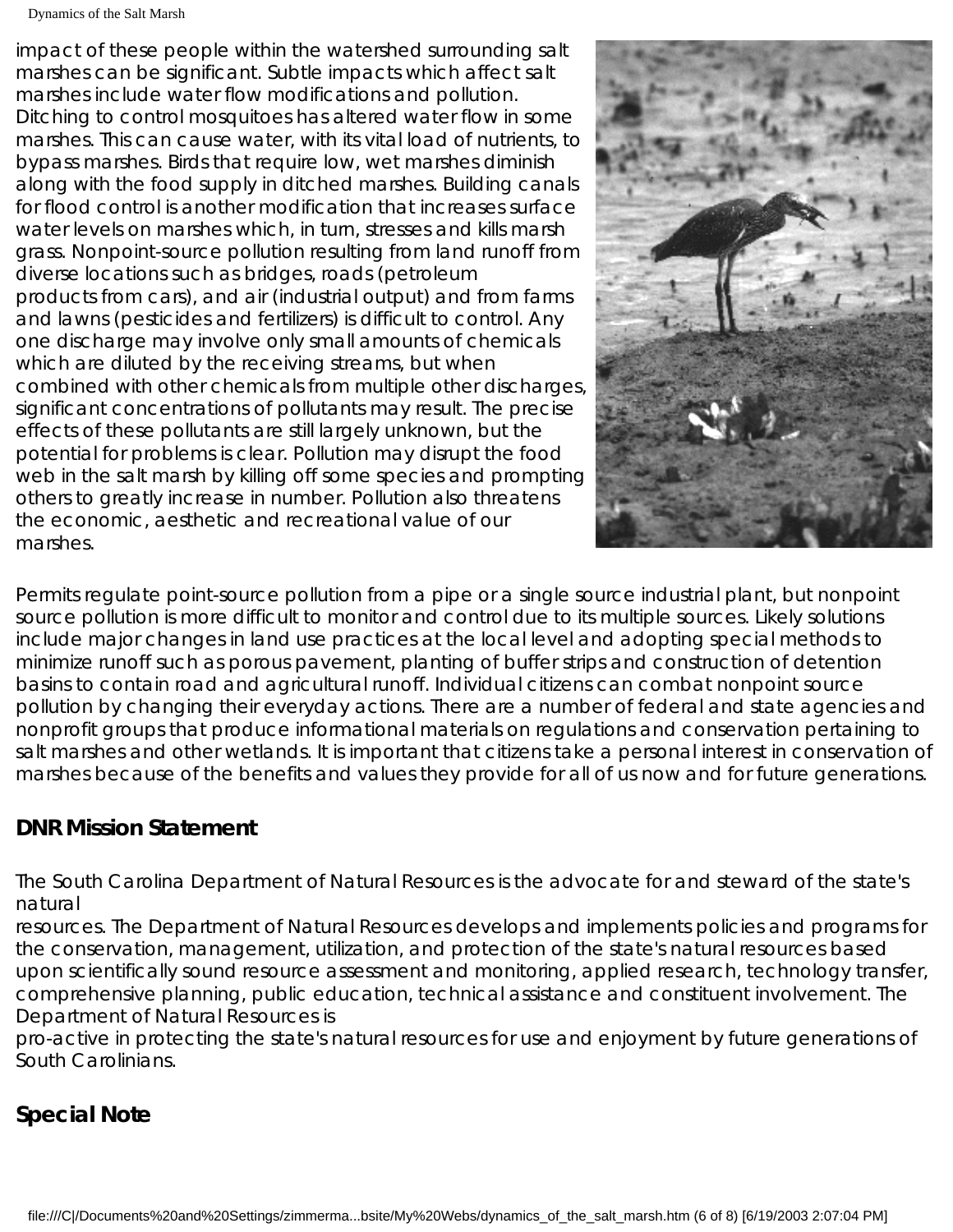This publication was made possible in part with funds from the sale of the South Carolina Marine Recreational Fisheries Stamp. Help ensure outdoor enjoyment for future generations by strictly adhering to all rules, regulations, seasons, catch limits and size limits. The South Carolina Department of Natural Resources publishes an annual Rules and Regulations booklet that lists all saltwater fishing regulations. Have an enjoyable fishing trip by reading these requirements before you fish.

**Author:** Dr. Elizabeth Wenner, Marine Resources Research Institute

### **Acknowledgements**

Layout & Design, Diane S. Kennedy

Series Assistant, Roxanne Baker

## **South Carolina Department of Natural Resources**

Dr. James A. Timmerman Jr., Director Larry D. Cartee, Assistant Director

Prescott Baines, Deputy Director for Conservation Education and Communications

Dr. Paul A. Sandifer, Deputy Director for Marine Resources

C.H. Farmer, Director, Coastal Information Office

Dr. A. Fred Holland, Director, Marine Resources Research Institute

## **Board Members**

Dr. George G. Graham, Chairman

Marion Burnside

Thomas W. Miller, Vice-Chairman

Mary Pope Hutson Waring

Campbell D. Coxe

## Edwin L. (Ted) Oxner

The South Carolina Department of Natural Resources prohibits discrimination on the basis of race, color, national origin, disability, age, sex, or religion. Direct all inquiries to the Office of Human